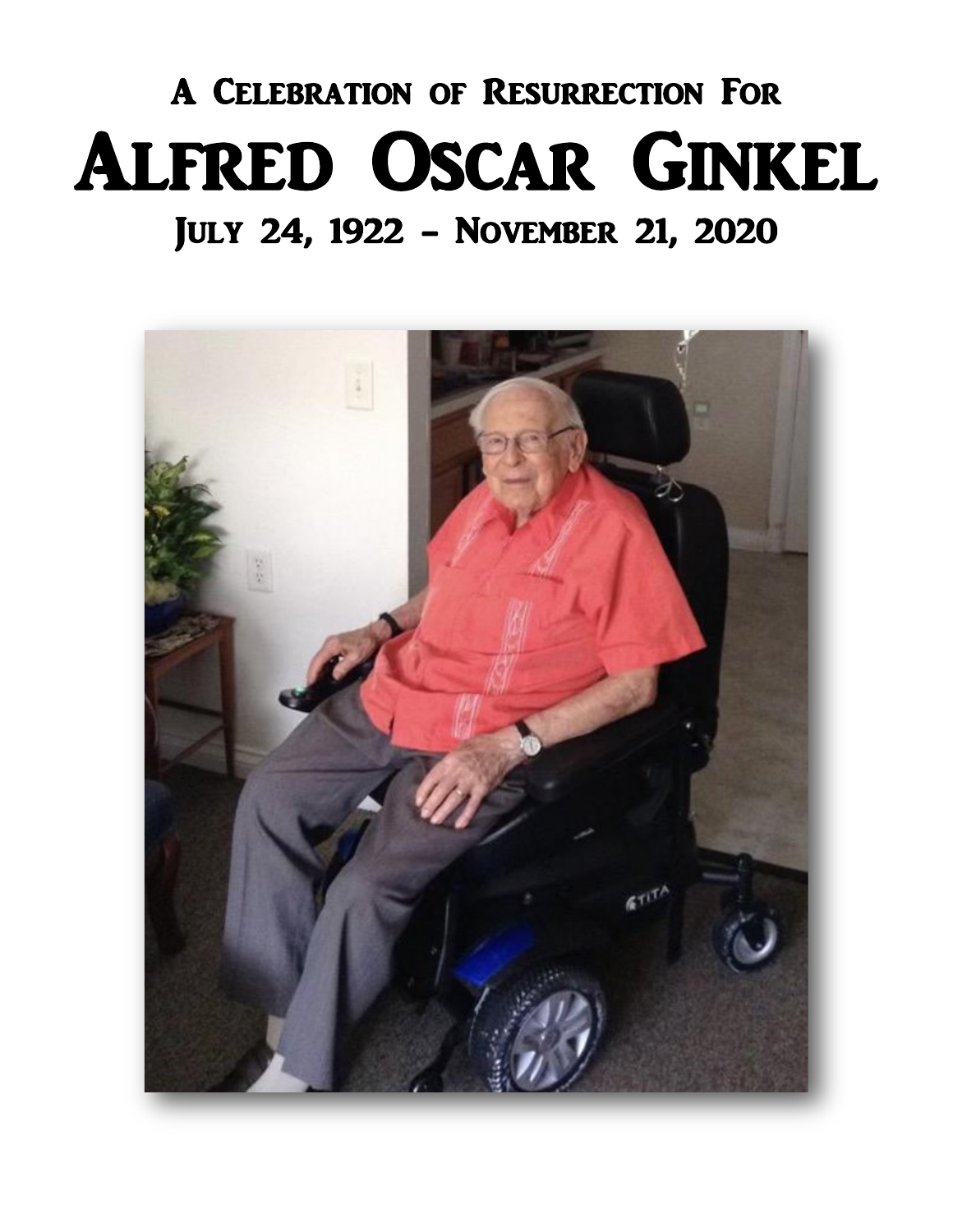## **FIRST BAPTIST CHURCH OF ROCHESTER 175 ALLENS CREEK ROAD, ROCHESTER, NEW YORK 14618 www.rochesterfbc.org**

**September 18, 2021 10:00 AM**

**Prelude**

**Chiming of the Hour**

**Seating of the Family** 

**Welcome Home Rev.** Brent Bowden

**Hymn** *He Leadeth Me*

*Respected pastor and professor, Joseph H. Gilmore, who taught Hebrew in multiple seminaries including here in Rochester penned the words of this hymn hurriedly following an evening worship service in 1861. Despite a long and successful career teaching and preaching, these hurriedly scribed words remain his most memorable achievement. He presented a hand written copy of these words to Jean Ginkel's grandfather, former pastor of First Baptist Church of Rochester, Dr. James T. Dickinson.*

**Prayer for Those Who Mourn** Rev. Brent Bowden

**Hymn** *For the Beauty of the Earth*

**Family Remembrances** Susan Ginkel, Daughter

Betsy Ginkel, Daughter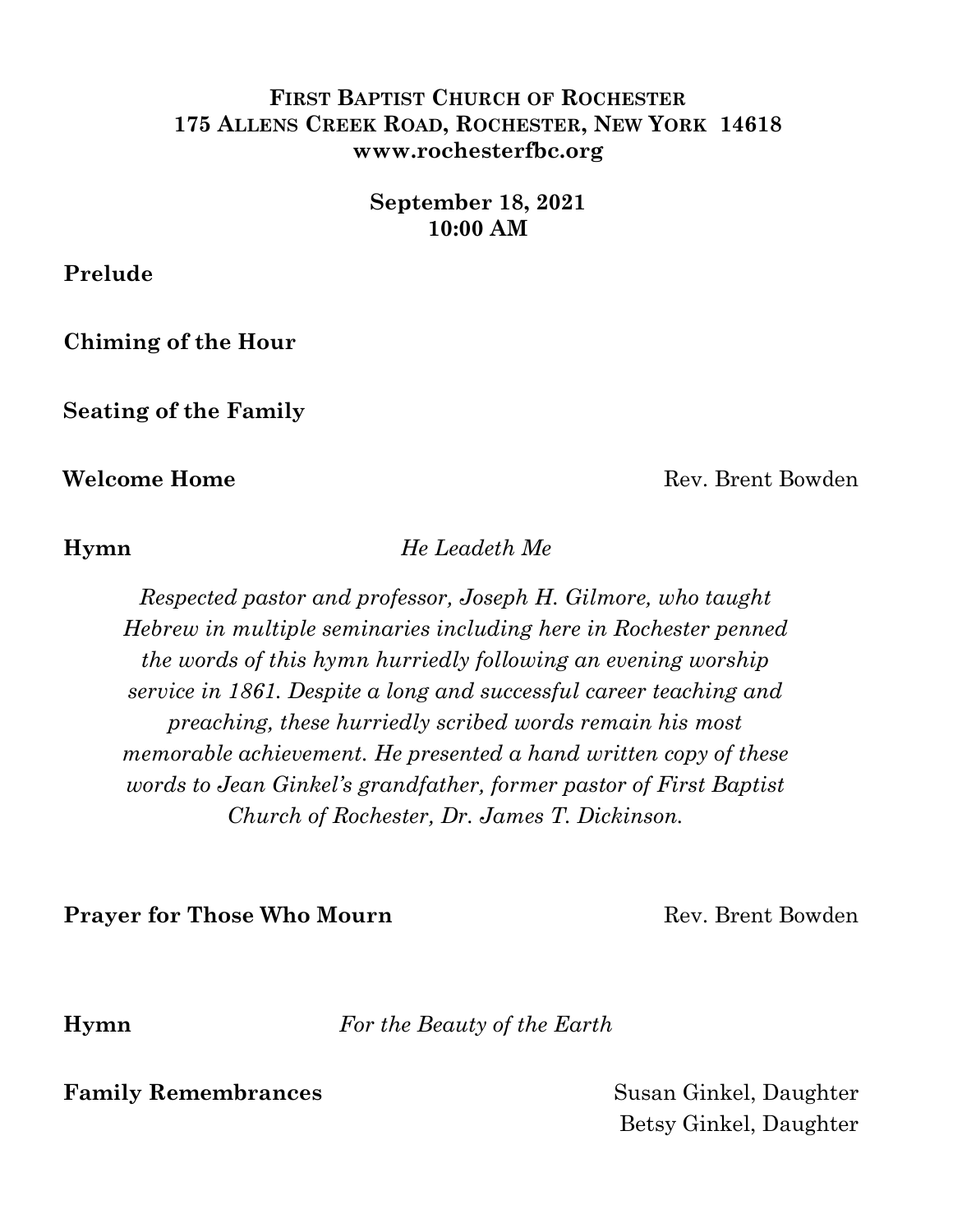| <b>Scripture Readings</b>      | John 13:33-34<br>Psalm 100 | Carolyn Skelton,<br>Daughter |
|--------------------------------|----------------------------|------------------------------|
| Hymn                           | Amazing Grace              |                              |
| <b>Scripture Reading</b>       | $Ephesians$ 4:11-13        | Rev. Brent Bowden            |
| <b>Prayer for Illumination</b> |                            |                              |
| Homily                         |                            |                              |
| <b>Prayer of Thanksgiving</b>  |                            |                              |
| Postlude                       |                            |                              |

*Music for today's service was provided by Lauren Case, soloist and Samuel Baker, organist*